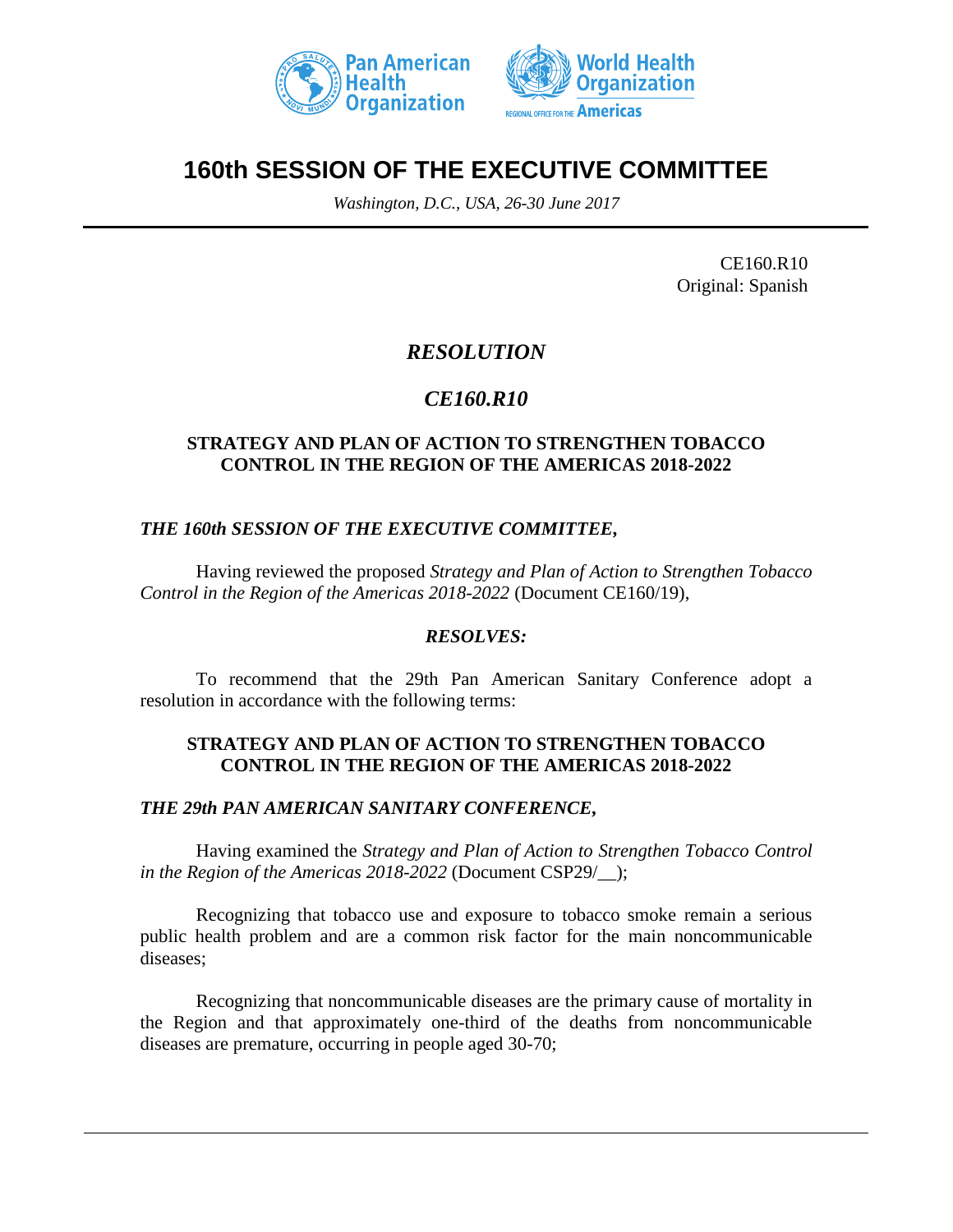Recognizing the high cost of tobacco-related illness to households and health systems in the Member States, which exacerbates poverty and inequalities in health and hinders achievement of the objective of universal health in the Region;

Recognizing that even though the Framework Convention on Tobacco Control (FCTC) of the World Health Organization has been internationally in force for 12 years and that 30 Member States in the Region are States Parties to it, progress in implementing its measures has been unequal among the countries and in terms of the types of measures approved, and the pace of their implementation has been slowing;

Recognizing also that many circumstances have hindered domestic implementation of FCTC measures by the States Parties, but underscoring that the common and greatest challenge to all countries is interference by the tobacco industry and those who work to further its interests;

Observing that this Strategy and Plan of Action prioritizes the FCTC measures contained in the interventions for NCD prevention and control, which WHO has determined to be highly cost-effective and capable of implementation even in contexts of limited resources, making its implementation important for all Member States, regardless of whether they are States Parties to the FCTC,

### *RESOLVES:*

1. To approve the *Strategy and Plan of Action to Strengthen Tobacco Control in the Region of the Americas 2018-2022* (Document CSP29/\_\_) within the context of the specific conditions of each country.

- 2. To urge the Member States, considering their national context, to:
- a) promote public health practices that protect the general public, and children and adolescents in particular, from the dangers of tobacco use and exposure to tobacco smoke, with the ultimate goal of reducing the burden of disease and death that they entail;
- b) prioritize the adoption of a comprehensive regulation on smoke-free environments and the inclusion of health warnings on the packaging of tobacco products, as well as the strengthening and eventual improvement of existing regulations on these matters and their enforcement, so that these measures protect the entire population of the Americas;
- c) consider adopting or strengthening implementation of the remaining FCTC measures, with special emphasis on banning the advertising, promotion, and sponsorship of tobacco products in accordance with Article 13 of the FCTC and adopting fiscal measures to reduce the demand for tobacco;